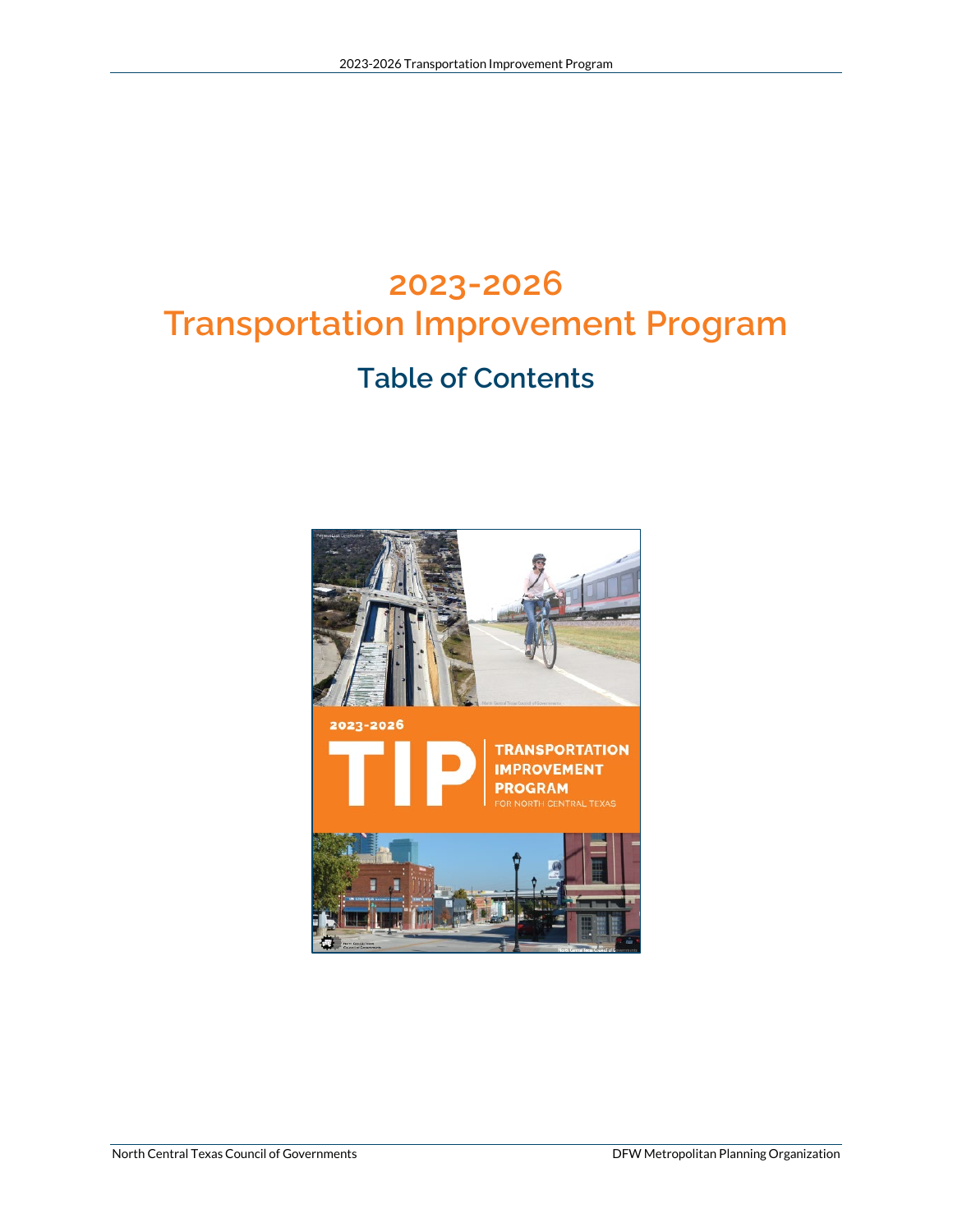## **Table of Contents**

#### **Acknowledgements**

#### **Chapter I - Introduction and Background**

| TxDOT Unified Transportation Program and Statewide Transportation Improvement Program 1-7 |  |
|-------------------------------------------------------------------------------------------|--|
|                                                                                           |  |
|                                                                                           |  |
|                                                                                           |  |
|                                                                                           |  |
|                                                                                           |  |
|                                                                                           |  |
|                                                                                           |  |
|                                                                                           |  |
|                                                                                           |  |
|                                                                                           |  |
| <b>Chapter II - Public Involvement</b>                                                    |  |
|                                                                                           |  |
|                                                                                           |  |
| <b>Chapter III - Project Selection and Prioritization Process</b>                         |  |
|                                                                                           |  |
|                                                                                           |  |
|                                                                                           |  |
|                                                                                           |  |
|                                                                                           |  |
|                                                                                           |  |
|                                                                                           |  |
|                                                                                           |  |
|                                                                                           |  |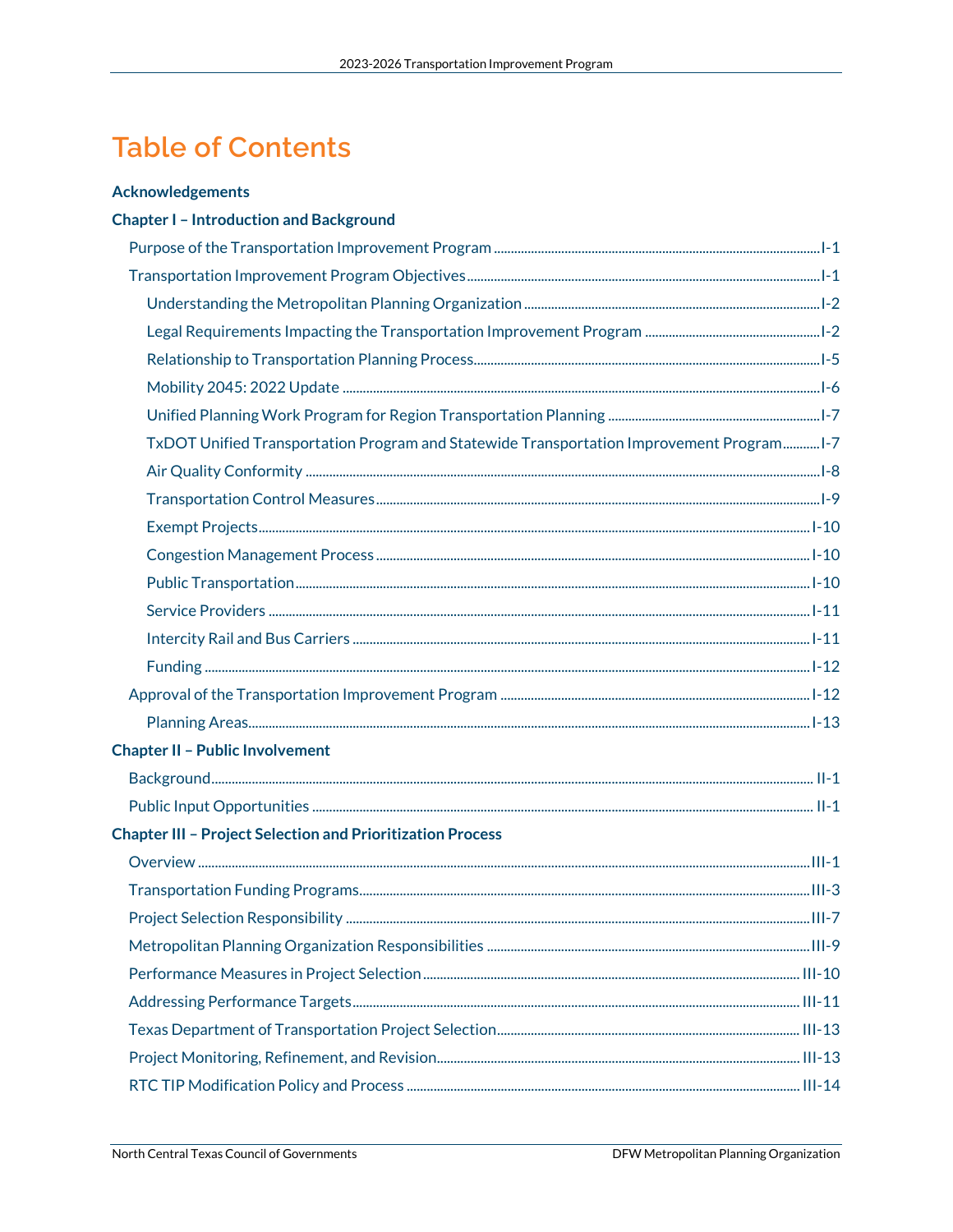| <b>Chapter IV - Project Implementation/Progress</b>                                                  |  |
|------------------------------------------------------------------------------------------------------|--|
|                                                                                                      |  |
|                                                                                                      |  |
|                                                                                                      |  |
|                                                                                                      |  |
| <b>Chapter V - Regional Performance</b>                                                              |  |
|                                                                                                      |  |
|                                                                                                      |  |
|                                                                                                      |  |
|                                                                                                      |  |
|                                                                                                      |  |
|                                                                                                      |  |
|                                                                                                      |  |
|                                                                                                      |  |
|                                                                                                      |  |
|                                                                                                      |  |
|                                                                                                      |  |
|                                                                                                      |  |
|                                                                                                      |  |
|                                                                                                      |  |
|                                                                                                      |  |
|                                                                                                      |  |
|                                                                                                      |  |
|                                                                                                      |  |
|                                                                                                      |  |
|                                                                                                      |  |
|                                                                                                      |  |
|                                                                                                      |  |
|                                                                                                      |  |
|                                                                                                      |  |
| Percentage of Revenue Vehicles Met or Exceeded Useful Life Benchmark (Rolling Stock)  V-22           |  |
|                                                                                                      |  |
| Percentage of Non-Revenue Vehicles Met or Exceeded Useful Life Benchmark (Equipment)  V-23           |  |
| Percentage of Facilities Assets with Condition Rating Below 3.0 on FTA TERM Scale (Facilities)  V-24 |  |
|                                                                                                      |  |
|                                                                                                      |  |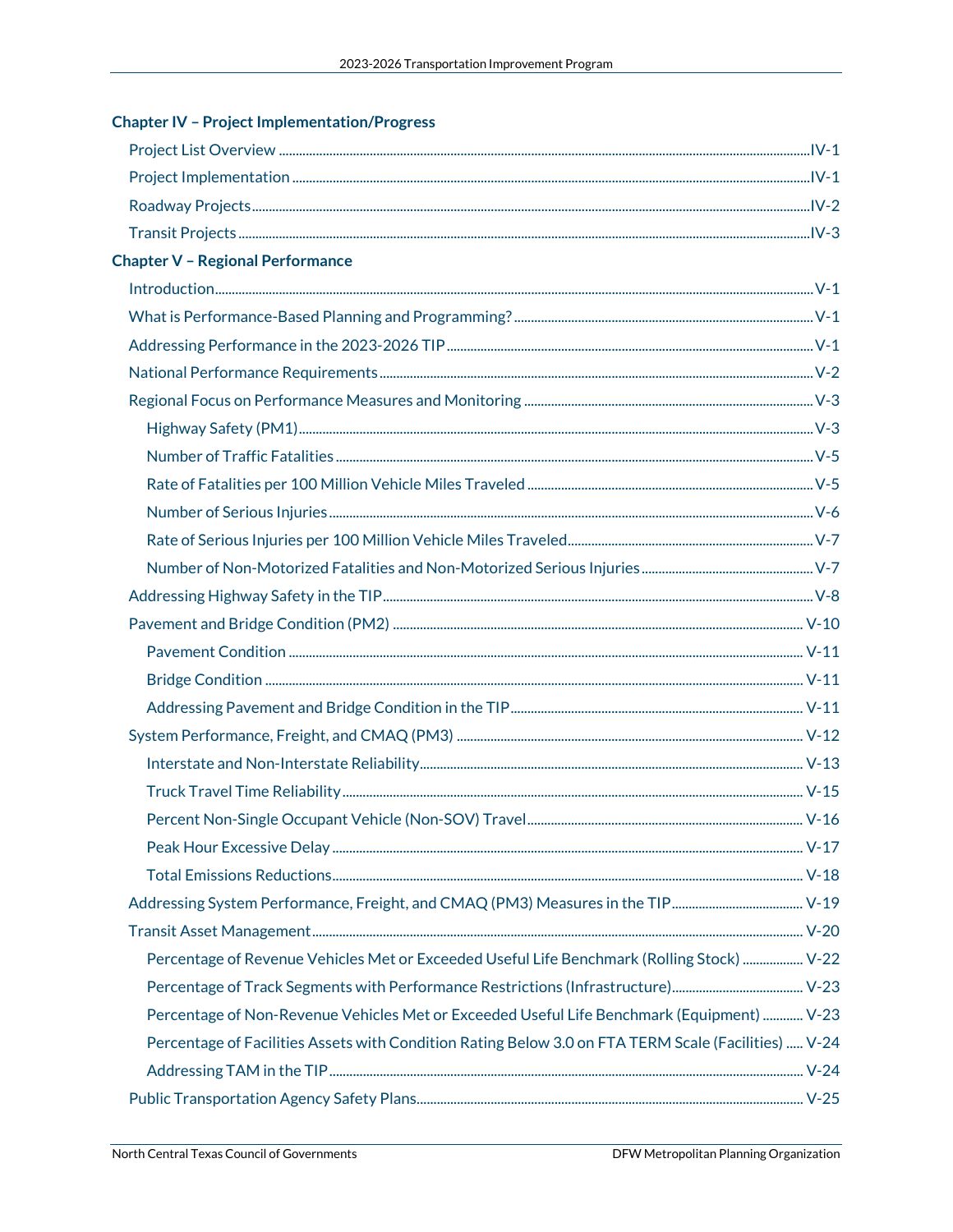| <b>Chapter VI - Self-Certification</b> |  |
|----------------------------------------|--|
| <b>Chapter VII - Project Listings</b>  |  |
|                                        |  |
|                                        |  |
|                                        |  |
|                                        |  |
|                                        |  |
|                                        |  |
|                                        |  |
|                                        |  |
| <b>Chapter VIII - Financial Plan</b>   |  |
|                                        |  |
|                                        |  |
|                                        |  |

## **Table of Appendices**

| <b>Appendix A - Federal Approval Letter</b>                       |  |
|-------------------------------------------------------------------|--|
| <b>Appendix B - Draft RTC Resolution</b>                          |  |
| <b>Appendix C - RTC Funding Commitments</b>                       |  |
| <b>Appendix D - Environmental Clearance Projects</b>              |  |
|                                                                   |  |
|                                                                   |  |
|                                                                   |  |
| Appendix E - Non-regional Arterials in Mobility 2045: Update 2022 |  |
| Appendix F - Modifications to the 2023-2026 TIP Listings          |  |

### **Table of Exhibits**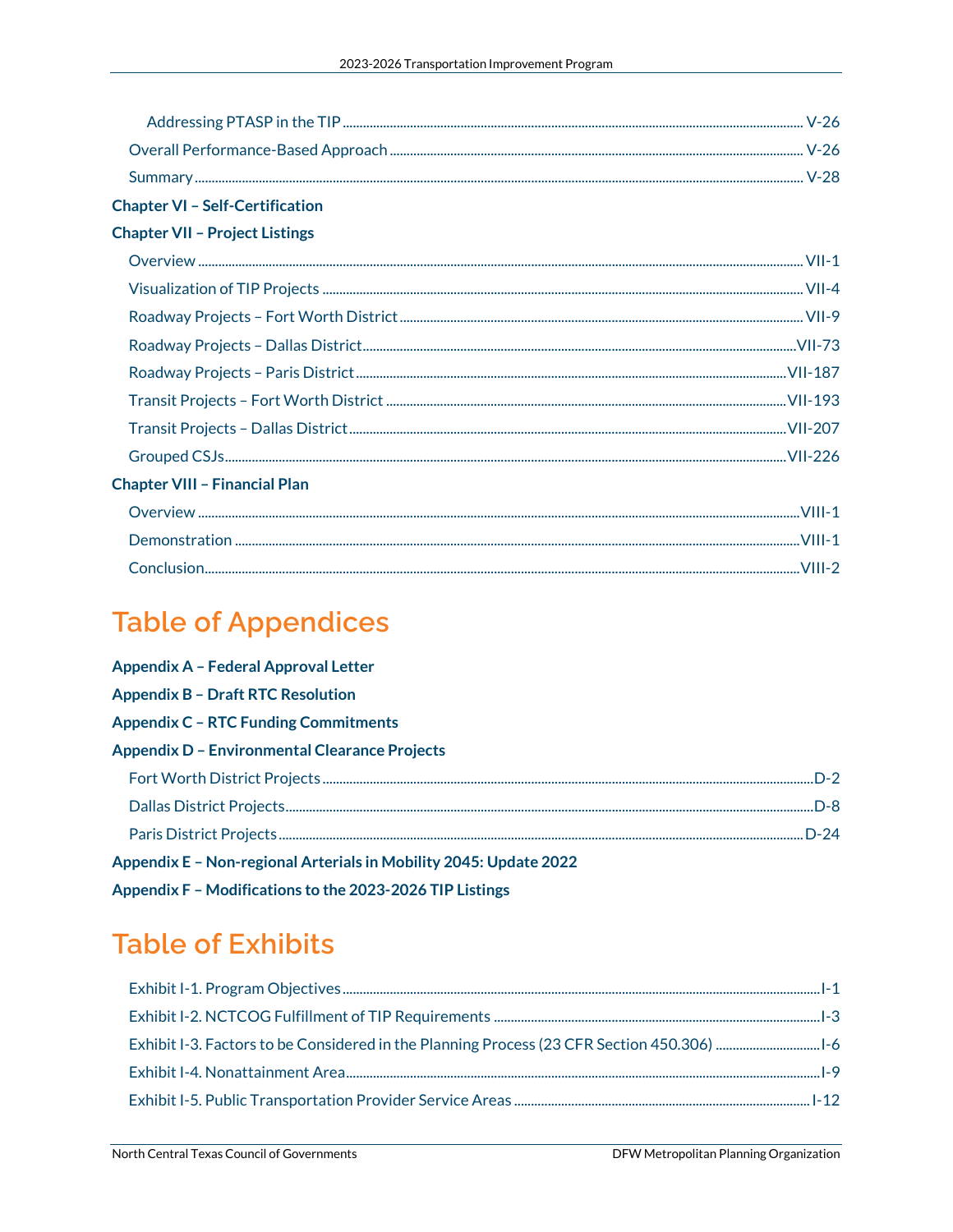Exhibit II-1. Transportation Public Meeting Flyer for March 2022......................................................................... II-4 Exhibit II-2. Transportation Public Meeting Flyer for May 2022 ............................................................................. II-5

| Exhibit V-1. Implementation and Target-Setting Schedules for Federal Performance Measures V-2    |  |
|--------------------------------------------------------------------------------------------------|--|
|                                                                                                  |  |
|                                                                                                  |  |
|                                                                                                  |  |
|                                                                                                  |  |
|                                                                                                  |  |
| Exhibit V-7: Five-Year Rolling Average for the Number of Non-Motorized Fatalities                |  |
|                                                                                                  |  |
| Exhibit V-8: Five-Year Rolling Average for the Number of Non-Motorized Fatalities                |  |
|                                                                                                  |  |
|                                                                                                  |  |
|                                                                                                  |  |
|                                                                                                  |  |
|                                                                                                  |  |
| Exhibit V-13: Latest Observations and Targets for Interstate and Non-Interstate Reliability V-14 |  |
|                                                                                                  |  |
|                                                                                                  |  |
| Exhibit V-16: Observed Data, Trends, and Targets for Truck Travel Time Reliability V-16          |  |
|                                                                                                  |  |